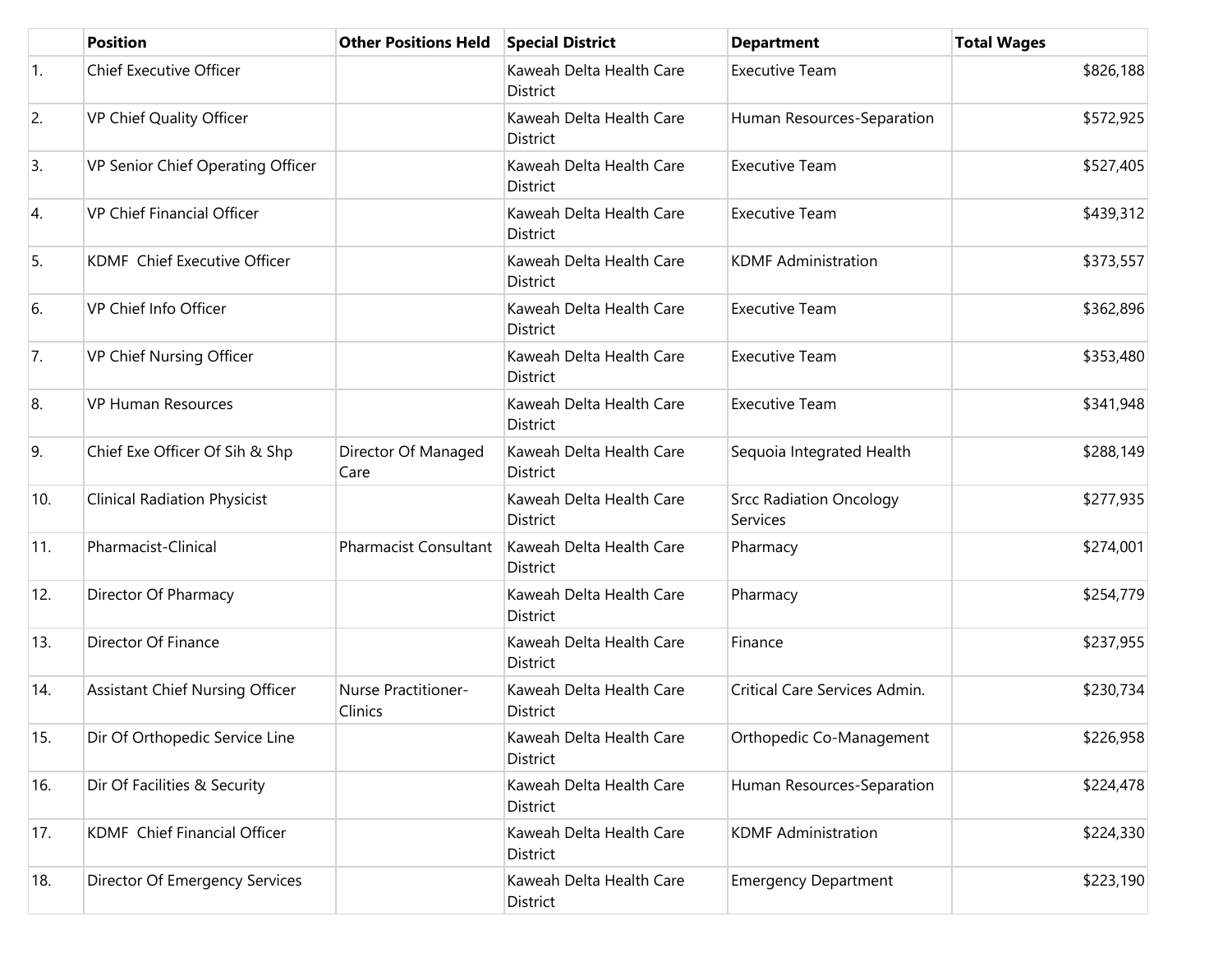| 19. | Pharmacy Coordinator                     |                                       | Kaweah Delta Health Care<br>District | <b>ISS Applications Services</b> | \$220,171 |
|-----|------------------------------------------|---------------------------------------|--------------------------------------|----------------------------------|-----------|
| 20. | Dir Of Population Health Mgt             | <b>VP Clinical Integration</b><br>Shp | Kaweah Delta Health Care<br>District | Admin-Population Health          | \$219,098 |
| 21. | <b>Registered Nurse</b>                  |                                       | Kaweah Delta Health Care<br>District | <b>Emergency Department</b>      | \$217,667 |
| 22. | Compliance & Privacy Officer             |                                       | Kaweah Delta Health Care<br>District | Compliance Program               | \$215,065 |
| 23. | VP Strategic Planning/Bus Dev            |                                       | Kaweah Delta Health Care<br>District | <b>Executive Team</b>            | \$214,843 |
| 24. | Assistant Director Of Pharmacy           |                                       | Kaweah Delta Health Care<br>District | Pharmacy                         | \$213,551 |
| 25. | <b>Director Iss Application Services</b> |                                       | Kaweah Delta Health Care<br>District | <b>ISS Applications Services</b> | \$213,021 |
| 26. | <b>RN-Nurse Practitioner</b>             |                                       | Kaweah Delta Health Care<br>District | Throughput                       | \$212,958 |
| 27. | Pharmacist-Clinical                      |                                       | Kaweah Delta Health Care<br>District | Pharmacy                         | \$211,140 |
| 28. | Physician Assistant                      |                                       | Kaweah Delta Health Care<br>District | KD Exeter Health Clinic          | \$211,118 |
| 29. | VP Development                           |                                       | Kaweah Delta Health Care<br>District | <b>Executive Team</b>            | \$210,034 |
| 30. | Pharmacist-Clinical                      |                                       | Kaweah Delta Health Care<br>District | Pharmacy                         | \$208,846 |
| 31. | <b>Charge Nurse</b>                      |                                       | Kaweah Delta Health Care<br>District | Medical/Renal-4N                 | \$208,718 |
| 32. | RN-Rapid Response Nurse IV               |                                       | Kaweah Delta Health Care<br>District | Rapid Response Team              | \$206,956 |
| 33. | Physician Assistant                      |                                       | Kaweah Delta Health Care<br>District | <b>KD Exeter Health Clinic</b>   | \$206,749 |
| 34. | Director- House Supervision              |                                       | Kaweah Delta Health Care<br>District | Nursing Admin                    | \$203,843 |
| 35. | Clinical Pharmacist-Lead                 |                                       | Kaweah Delta Health Care<br>District | KDh Home Infusion Pharmacy       | \$201,328 |
| 36. | Charge Nurse                             |                                       | Kaweah Delta Health Care<br>District | Medical/Renal-4N                 | \$198,309 |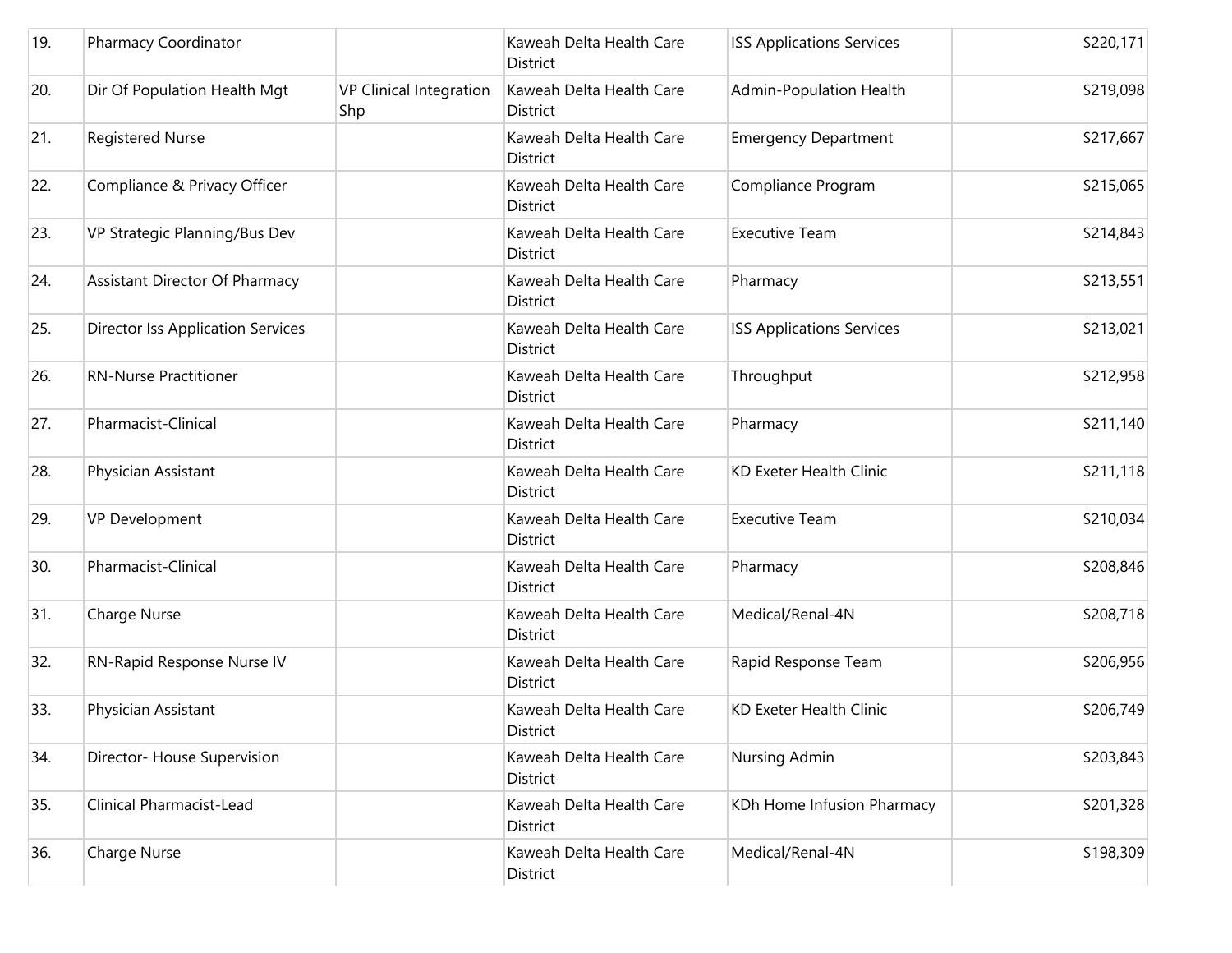| 37. | <b>Registered Nurse</b>            | Kaweah Delta Health Care<br>District        | <b>Emergency Department</b>          | \$197,376 |
|-----|------------------------------------|---------------------------------------------|--------------------------------------|-----------|
| 38. | Pharmacist-Clinical                | Kaweah Delta Health Care<br>District        | Pharmacy                             | \$194,750 |
| 39. | Pharmacist-Clinical                | Kaweah Delta Health Care<br>District        | Pharmacy                             | \$194,715 |
| 40. | Pharmacist-Clinical                | Kaweah Delta Health Care<br><b>District</b> | Pharmacy                             | \$193,617 |
| 41. | Dir Of Renal/Onc/Critical Care     | Kaweah Delta Health Care<br>District        | <b>Administration-Renal Services</b> | \$193,355 |
| 42. | Dir Of Clinical Informatics        | Kaweah Delta Health Care<br>District        | <b>ISS Clinical Informatics</b>      | \$190,963 |
| 43. | Pharmacist-Clinical                | Kaweah Delta Health Care<br><b>District</b> | Pharmacy                             | \$190,553 |
| 44. | Pharmacy Coordinator               | Kaweah Delta Health Care<br>District        | Pharmacy                             | \$190,343 |
| 45. | Pharmacist-Clinical                | Kaweah Delta Health Care<br>District        | Pharmacy                             | \$190,073 |
| 46. | Director Of Post-Surgical Care     | Kaweah Delta Health Care<br>District        | Admin-Med/Surg Services              | \$188,395 |
| 47. | Pharmacy Coordinator               | Kaweah Delta Health Care<br>District        | Pharmacy                             | \$188,082 |
| 48. | Pharmacist-Clinical                | Kaweah Delta Health Care<br><b>District</b> | Pharmacy                             | \$187,362 |
| 49. | Director Of Iss Technical Services | Kaweah Delta Health Care<br>District        | <b>ISS Technical Services</b>        | \$187,297 |
| 50. | Dir Of Rehab & Skilled Services    | Kaweah Delta Health Care<br><b>District</b> | Administration - KDRH                | \$187,266 |
| 51. | Director Of Laboratory             | Kaweah Delta Health Care<br>District        | Clinical Lab                         | \$186,857 |
| 52. | Pharmacist-Clinical                | Kaweah Delta Health Care<br><b>District</b> | Pharmacy                             | \$186,611 |
| 53. | Pharmacist-Clinical                | Kaweah Delta Health Care<br>District        | Pharmacy                             | \$185,199 |
| 54. | Dir Of Maternal Child Health       | Kaweah Delta Health Care<br>District        | Nursing Admin - Mch                  | \$184,434 |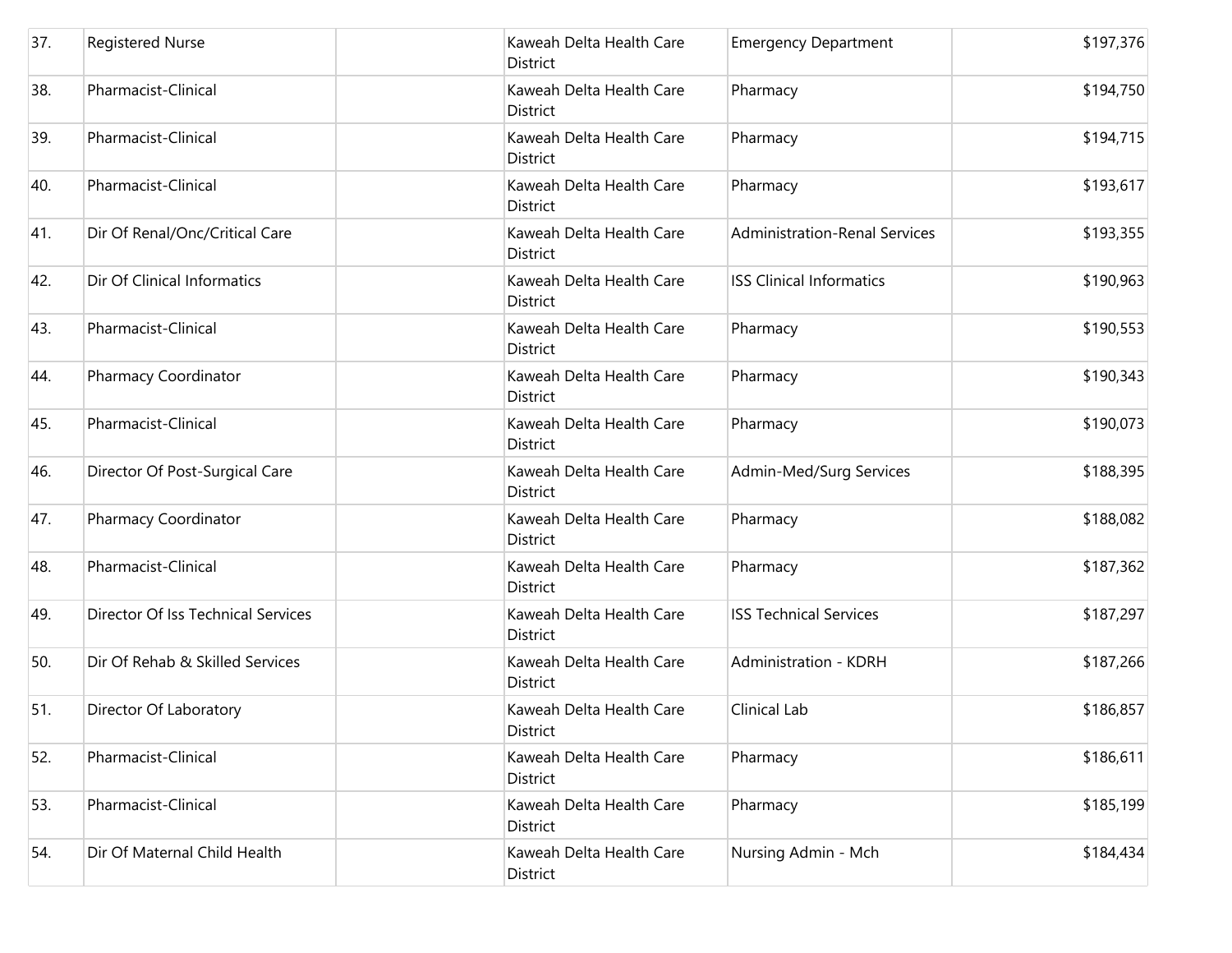| 55. | Pharmacy Coordinator               |                     | Kaweah Delta Health Care<br>District        | Pharmacy                             | \$184,317 |
|-----|------------------------------------|---------------------|---------------------------------------------|--------------------------------------|-----------|
| 56. | Pharmacist-Clinical                |                     | Kaweah Delta Health Care<br>District        | Pharmacy                             | \$184,241 |
| 57. | Nurse Practitioner Manager         |                     | Kaweah Delta Health Care<br>District        | Throughput                           | \$184,029 |
| 58. | Pharmacist-Clinical                |                     | Kaweah Delta Health Care<br>District        | KDh Home Infusion Pharmacy           | \$183,839 |
| 59. | Director Of Internal Audit         |                     | Kaweah Delta Health Care<br>District        | <b>Audit And Consulting Services</b> | \$183,373 |
| 60. | Pharmacist-Clinical                |                     | Kaweah Delta Health Care<br>District        | Pharmacy                             | \$183,042 |
| 61. | Pharmacist-It                      |                     | Kaweah Delta Health Care<br>District        | <b>ISS Applications Services</b>     | \$181,498 |
| 62. | Op Pharmacy Manager                | Pharmacist-Clinical | Kaweah Delta Health Care<br>District        | O/P Pharmacy-Clinics                 | \$180,760 |
| 63. | Director Of Mental Health Services |                     | Kaweah Delta Health Care<br><b>District</b> | Administration-KDmhh                 | \$180,023 |
| 64. | Pharmacist-Clinical                |                     | Kaweah Delta Health Care<br>District        | Pharmacy                             | \$179,731 |
| 65. | Pharmacist-Clinical                |                     | Kaweah Delta Health Care<br>District        | Pharmacy                             | \$179,017 |
| 66. | Director Of Clinical Education     |                     | Kaweah Delta Health Care<br>District        | Clinical In-service Ed               | \$178,966 |
| 67. | Pharmacist-Clinical                |                     | Kaweah Delta Health Care<br>District        | Pharmacy                             | \$178,375 |
| 68. | Dir Cardiac Critical Care Services |                     | Kaweah Delta Health Care<br>District        | Critical Care Services Admin.        | \$177,576 |
| 69. | Dir Of Quality & Pt Safety         |                     | Kaweah Delta Health Care<br>District        | Quality And Patient Safety           | \$176,845 |
| 70. | Dir Of Facilities Planning         |                     | Kaweah Delta Health Care<br>District        | <b>Facilities Projects</b>           | \$176,614 |
| 71. | <b>RN-Nurse Practitioner</b>       |                     | Kaweah Delta Health Care<br>District        | Throughput                           | \$175,736 |
| 72. | RN-Cardiac First Assistant         |                     | Kaweah Delta Health Care<br>District        | Surgery-Cardiac                      | \$175,467 |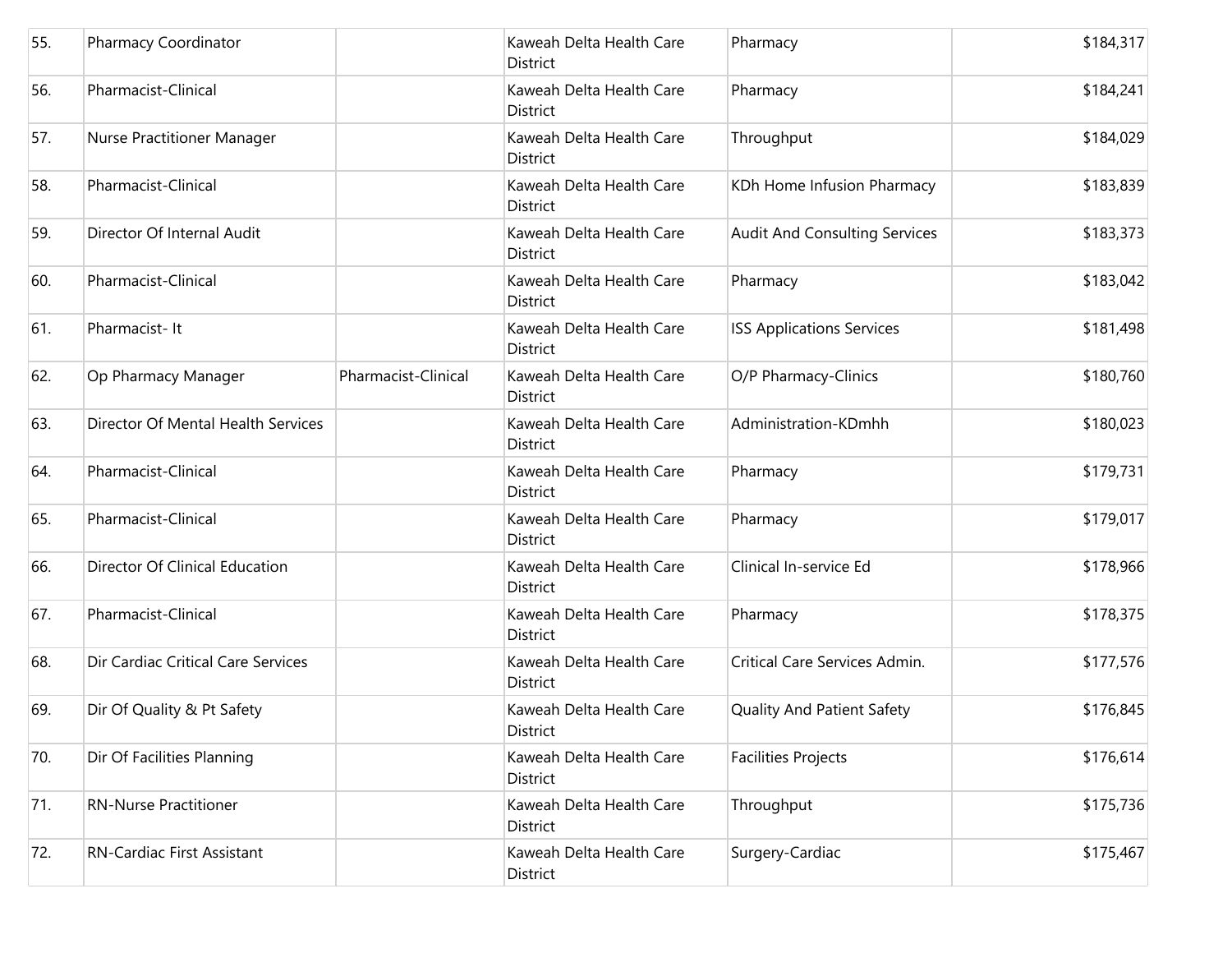| 73. | Charge Nurse                        |                              | Kaweah Delta Health Care<br><b>District</b> | Cardiac Services-2N                   | \$175,409 |
|-----|-------------------------------------|------------------------------|---------------------------------------------|---------------------------------------|-----------|
| 74. | <b>Director Of Nursing Practice</b> |                              | Kaweah Delta Health Care<br>District        | Administration-Apn                    | \$175,368 |
| 75. | Pharmacist-Clinical                 |                              | Kaweah Delta Health Care<br>District        | Pharmacy                              | \$175,101 |
| 76. | Director Med Oncology Projects      |                              | Kaweah Delta Health Care<br><b>District</b> | <b>Srcc Medical Oncology Services</b> | \$174,362 |
| 77. | Pharmacist-Clinical                 |                              | Kaweah Delta Health Care<br><b>District</b> | Pharmacy                              | \$174,353 |
| 78. | Pharmacist-Clinical                 |                              | Kaweah Delta Health Care<br><b>District</b> | Pharmacy                              | \$174,019 |
| 79. | Pharmacist-Clinical                 |                              | Kaweah Delta Health Care<br><b>District</b> | Pharmacy                              | \$173,491 |
| 80. | Clinical Pharmacist-Lead            |                              | Kaweah Delta Health Care<br><b>District</b> | Employee Pharmacy                     | \$172,597 |
| 81. | Pharmacist-It                       |                              | Kaweah Delta Health Care<br><b>District</b> | <b>ISS Applications Services</b>      | \$172,133 |
| 82. | <b>Director Urgent Care Clinics</b> |                              | Kaweah Delta Health Care<br><b>District</b> | <b>Urgent Care</b>                    | \$171,470 |
| 83. | Director Of Respiratory Services    | <b>Registered Nurse</b>      | Kaweah Delta Health Care<br><b>District</b> | Respiratory Therapy                   | \$171,456 |
| 84. | Pharmacist-Clinical                 | Clinical Pharmacist-<br>Lead | Kaweah Delta Health Care<br>District        | O/P Pharmacy-Clinics                  | \$171,208 |
| 85. | Pharmacist-Clinical                 |                              | Kaweah Delta Health Care<br><b>District</b> | Pharmacy                              | \$169,654 |
| 86. | <b>RN-Nurse Practitioner</b>        |                              | Kaweah Delta Health Care<br><b>District</b> | Throughput                            | \$169,540 |
| 87. | <b>Nurse Practitioner-Clinics</b>   |                              | Kaweah Delta Health Care<br>District        | <b>KD Exeter Health Clinic</b>        | \$168,295 |
| 88. | Director Of Hospice Services        |                              | Kaweah Delta Health Care<br>District        | Hospice                               | \$168,202 |
| 89. | House Supervisor                    |                              | Kaweah Delta Health Care<br>District        | Nursing Admin                         | \$168,079 |
| 90. | Dir Outpatient Health Clinics       |                              | Kaweah Delta Health Care<br>District        | <b>KD Exeter Health Clinic</b>        | \$167,756 |